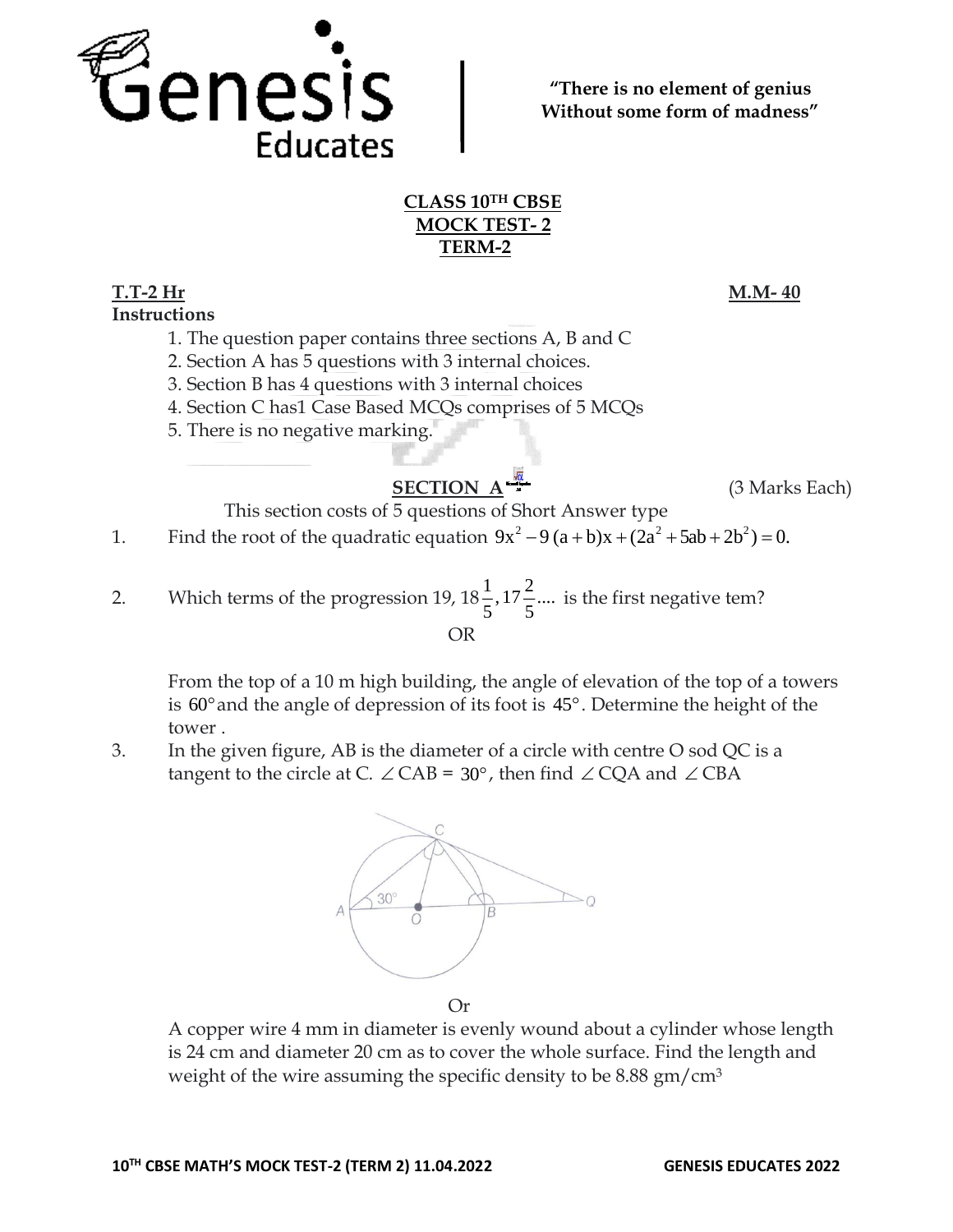- 4. Draw a circle of radius 6 cm. Take a point P on it. Without using the centre of the circle, draw a tangent to the circle at point P.
- 5. The mean of the following frequency table is 50 but the frequencies *f*<sup>1</sup> and *f<sup>2</sup>* in class intervals 20-40 and 60-80 are missing. Find the missing frequencies

| Llass interval | nn<br>$\overline{\phantom{0}}$<br><u>/ UI</u> | 40 | υu  | OU<br>-<br>ou | 100<br>ОU<br>$\overline{\phantom{a}}$ | . .<br>otal |
|----------------|-----------------------------------------------|----|-----|---------------|---------------------------------------|-------------|
|                | $\overline{ }$<br>--                          |    | n r | -             | <b>__</b>                             | ∩∩ 1<br>∸∸∽ |

#### Or

Find the volume area of the largest right circular cone that can be cut out of a cube whose edge is 10 cm

**SECTION B** (5 Marks Each)

This section consist of 4 questions of long answer type

6. A cone of maximum size is cut-out from a cube of edge 14 cm. Find the surface area of the remaining solid left out after the cone is cut-out

 $Or$ 

The angle of elevation of a jet plane from a point A on the ground is  $60^{\circ}$ . After a flight of 15 sec, the angle of elevation changes to  $30^{\circ}$ . If the jet plane is flying at a constant height of 1500 $\sqrt{3}$  m, find the speed of the jet plane.

 $7.$  $\alpha$  and  $\beta$  are the zeroes of the quadratic polynomial  $f(x) = 3x^2 - 4x + 1$  find a quadratic polynomial whose zeroes are  $\frac{\infty}{2}$  and  $\frac{\infty}{2}$ . 2 2 α β β α

If m times the mth term of an AP is equal to n times its *n*th term, then show that  $(m + n)$ th term of the AP is zero.

Or

9. In the given figure, PT is a tangent and PAB is a secant. If  $PT = 6$  cm and  $AB = 5$ cm, then find the length of PA.



OR

Find the mean, mode and median of the following data.

| acc                               | $\sim$<br>- | $\overline{\phantom{a}}$<br>⊷ | 30<br>$\overline{\phantom{0}}$ | $40^{\circ}$<br>30<br>$\overline{\phantom{a}}$<br>⊥∪ | 50<br>$\overline{\phantom{a}}$<br>40<br>$\overline{\phantom{0}}$ | ו ור<br>$n_{\rm h}$<br>◡<br>ັ | ᡋ<br>$n_{\rm I}$ |
|-----------------------------------|-------------|-------------------------------|--------------------------------|------------------------------------------------------|------------------------------------------------------------------|-------------------------------|------------------|
| ᠇<br>. P€<br>$\mathbf{H}$<br>ucin |             |                               |                                | ∸                                                    | ∸                                                                |                               |                  |

## **SECTION C**

This section consists of 1 case based comprises of 5 MCQs.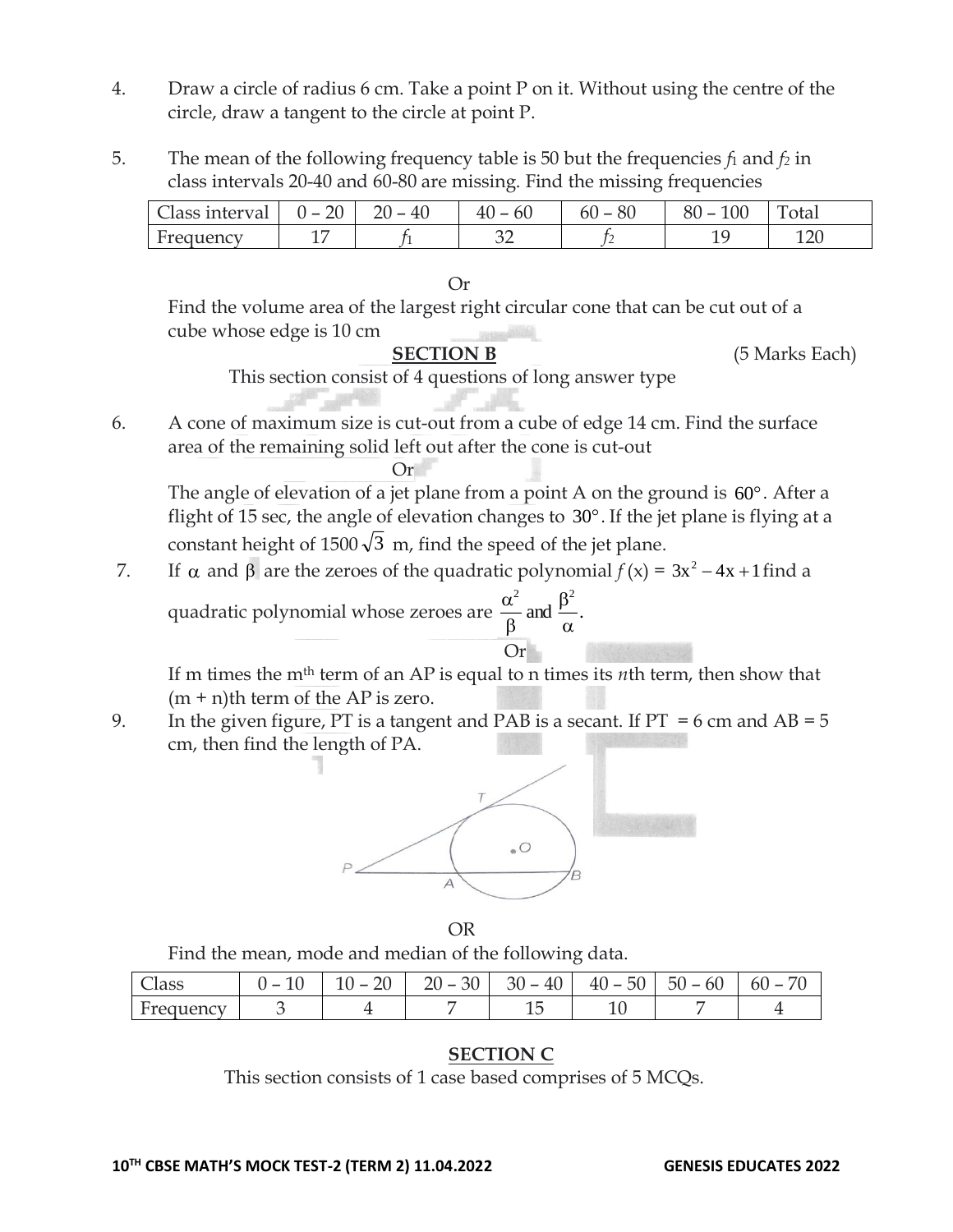10. In one corner of the drawing room, a flower basket is kept inside the glass, lies on the table. The basket is designed in such a way that every one pleases to see it.



The shape of flower basket is hemisphere with radius 60 cm and upper shape is conical with height of 120 cm from the bottom surface